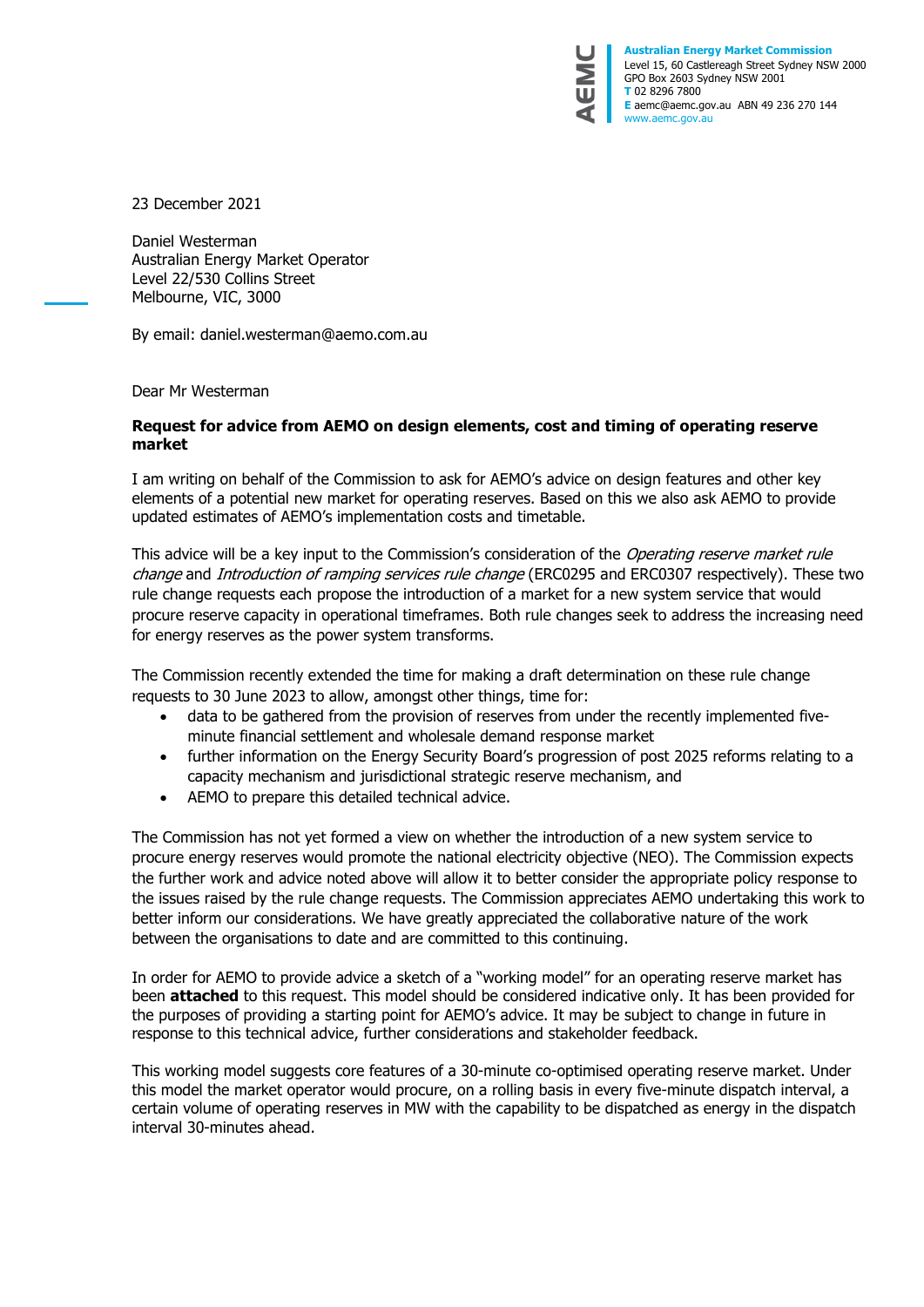# **Request for technical advice**

We request AEMO's advice on the option/s to implement the following three design elements of an operating reserve market:

- 1. The development of an operating reserve demand curve
- 2. The implementation of a causer pays cost recovery mechanism for the market
- 3. The reserves obligation and interactions with dispatch and other processes

We also request updated advice on the direct implementation costs and proposed timing of an operating reserve market given the above considerations.

AEMO's advice will be an important input into the Commission's decision-making process for these rule changes. The advice may also enable a faster implementation of an operating reserve market if the Commission considers it is appropriate to implement one. This is because, if a draft and final determination were to implement a new market, AEMO would have started to turn their minds to implementation considerations, and with these considerations having had stakeholder input through the rule change process.

More detail on each item is outlined below.

## **Technical advice on key design and implementation matters**

## **1. The development of an operating reserve demand curve based on the following principles**

Under the working model, the starting assumption is that the procurement price and quantity of reserves would be set dynamically based on a centrally determined demand curve, called an 'operating reserve demand curve (ORDC)'. The ORDC would be updated every five-minutes and reserves would be procured to the level where offers (volumes and prices) to supply operating reserves would intersect with the ORDC. In principle, the ORDC should reflect the value that consumers place on having capacity in reserve, which is the product of the value of lost load and the probability that load may be lost.

AEMO's advice on how an ORDC, such as that described above, could be established would be welcome. Noting that the method of calculation, and therefore the shape of the ORDC would indicate how often an operating reserve may bind and intervention may occur, which in turn may provide some indication of costs for customers. Any of AEMO's views on implementation considerations and issues that may stem from these design choices, including whether AEMO suggests any changes to the proposed design feature should also be set out. This would input into the Commission's assessment of whether creating an explicit, unbundled operating reserve market would promote the NEO.

We understand that some aspects of this advice will necessarily be preliminary in nature. For example, the AEMC is currently considering a rule change that would result in changes to the ST PASA process. Given that this process is ongoing, we understand that there may be some of the inputs into the calculation of an ORDC, such as uncertainty measures, may change as a result of any implementation process for the ST PASA rule change. We therefore understand the advice will be based on current measures and inputs. It would be useful for it to note potential impacts of future changes.

## **2. The implementation of a causer pays cost recovery mechanism for the market**

The working model is based on the principle that the costs of a new reserves market should be allocated to the causers of the need for the service. The need for the service would be the need for reserves capable of addressing uncertainty in net demand, and the causers are therefore the causers of uncertainty in net demand over a 30-minute timeframe.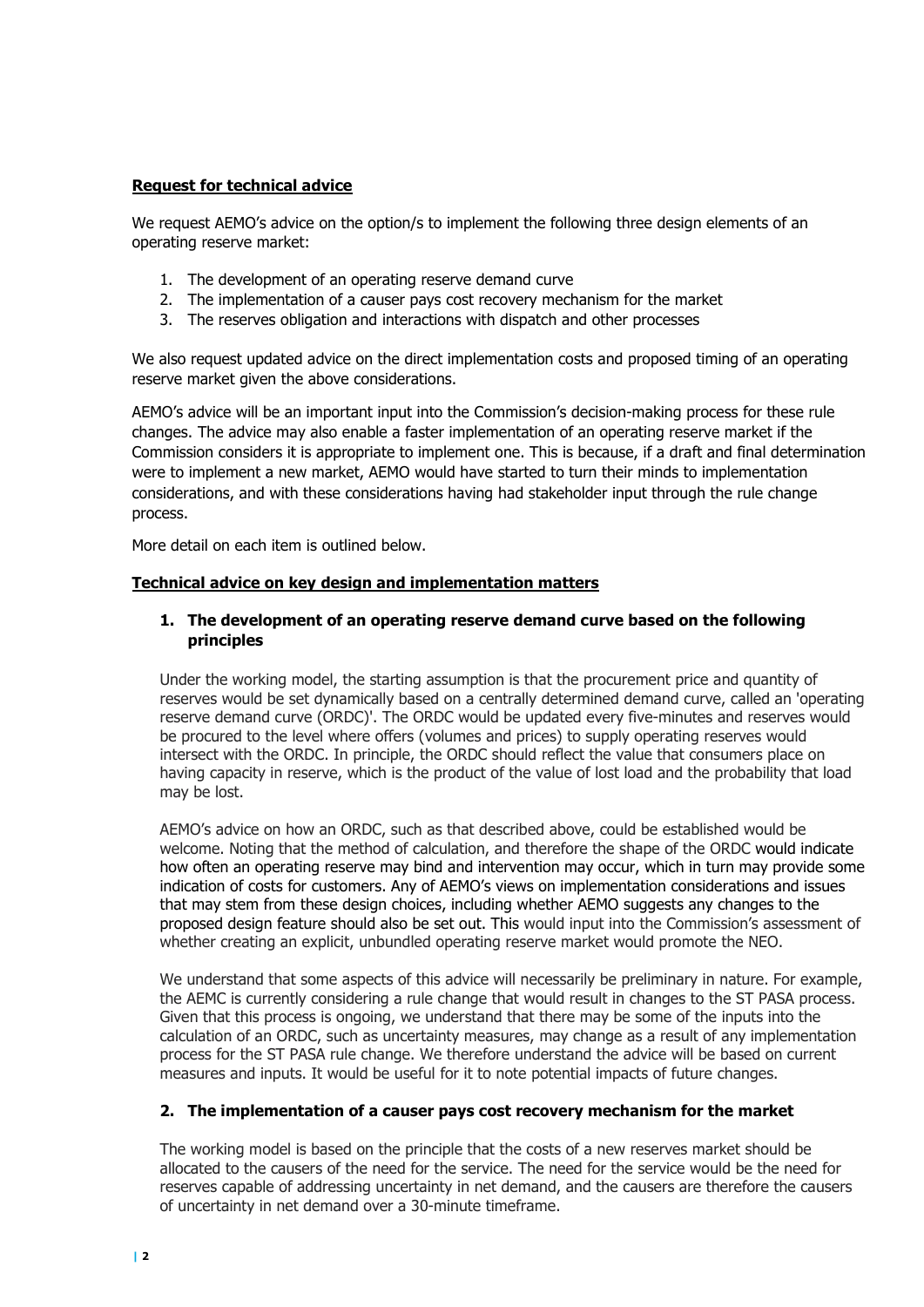Conceptually, the causers could therefore be scheduled and semi-scheduled generation and scheduled load that generate or consume energy at a level that is different from the forecast 30 minutes ahead of that time. However, contribution to uncertainty over a 30-minute timeframe is more difficult to determine than contribution to the need for FCAS, for example. FCAS is needed to balance energy within the dispatch interval and causers are very clearly those that deviate from dispatch instructions within an interval.

In principle a causer pays approach should result in more efficient outcomes than alternative approaches that would not provide an incentive on causers to reduce the need for reserves. The costs and benefits of a causer pays approach relate to the efficiency gains and the costs and complexity of implementing a causer pays arrangement. We would therefore value AEMO's advice in further specifying the drivers of the need for operating reserves and consequently how "causers" causers of the need for operating reserves should be identified. We would also appreciate any consideration of how practicable it may be to implement a framework to allocate costs to these causers.

Some of the challenges that we have identified in implementing a perfect allocation of costs to the causers, and which AEMO may wish to consider in its advice, include whether and how to:

- establish causer pays factors as a way of partially "smearing" the costs (rather than having individual units pay their real-time contribution to 30-minute uncertainty every five minutes). For example, factors could be based on contribution to uncertainty over a historical period, say the preceding quarter. This would be consistent with the conventional approach to causer pays for regulating FCAS.
- implement generator self-forecasting arrangements over half-hour timeframes as a way of allowing "causers" to manage or mitigate the cost/risk they have been allocated, and
- manage the asymmetric nature of the value of operating reserves that only procure 'raise' services, not 'lower' services, given this could result in consistent under-forecasting over 30-minute time horizons to avoid causer pays contributions, which could undermine the intent of the arrangements (to produce more accurate forecasts).

We appreciate that the preparation of this advice would likely require AEMO to undertake some stakeholder engagement to enable industry implications of causer pays arrangements to be considered. This is a prudent approach and we will help support this engagement in an appropriate capacity.

## **3. The reserves obligation and interactions with dispatch and other processes**

In the working model, the principal obligation on a reserve service provide is to be able to provide energy (or demand response) in the dispatch interval that is 30 minutes after being dispatched as operating reserves. If the capacity enabled in one dispatch interval to provide reserves is not physically capable of being dispatched as energy in the interval 30 minutes later, it would be non-compliant with its reserves obligation.

An operating reserve market would interact closely with a range of current market systems, including dispatch processes such as NEMDE, ST PASA, constraint consideration and pre-dispatch. We would value AEMO's advice on the implications of implementing a new reserve service market given these interactions.

The advice should consider what form of obligation and performance requirements would be necessary or preferable to meet the system need for operating reserves. As part of this we would welcome advice on whether some events should be exempted from the performance obligation if they are outside of the control of the participant, and what types of events should fall into this category.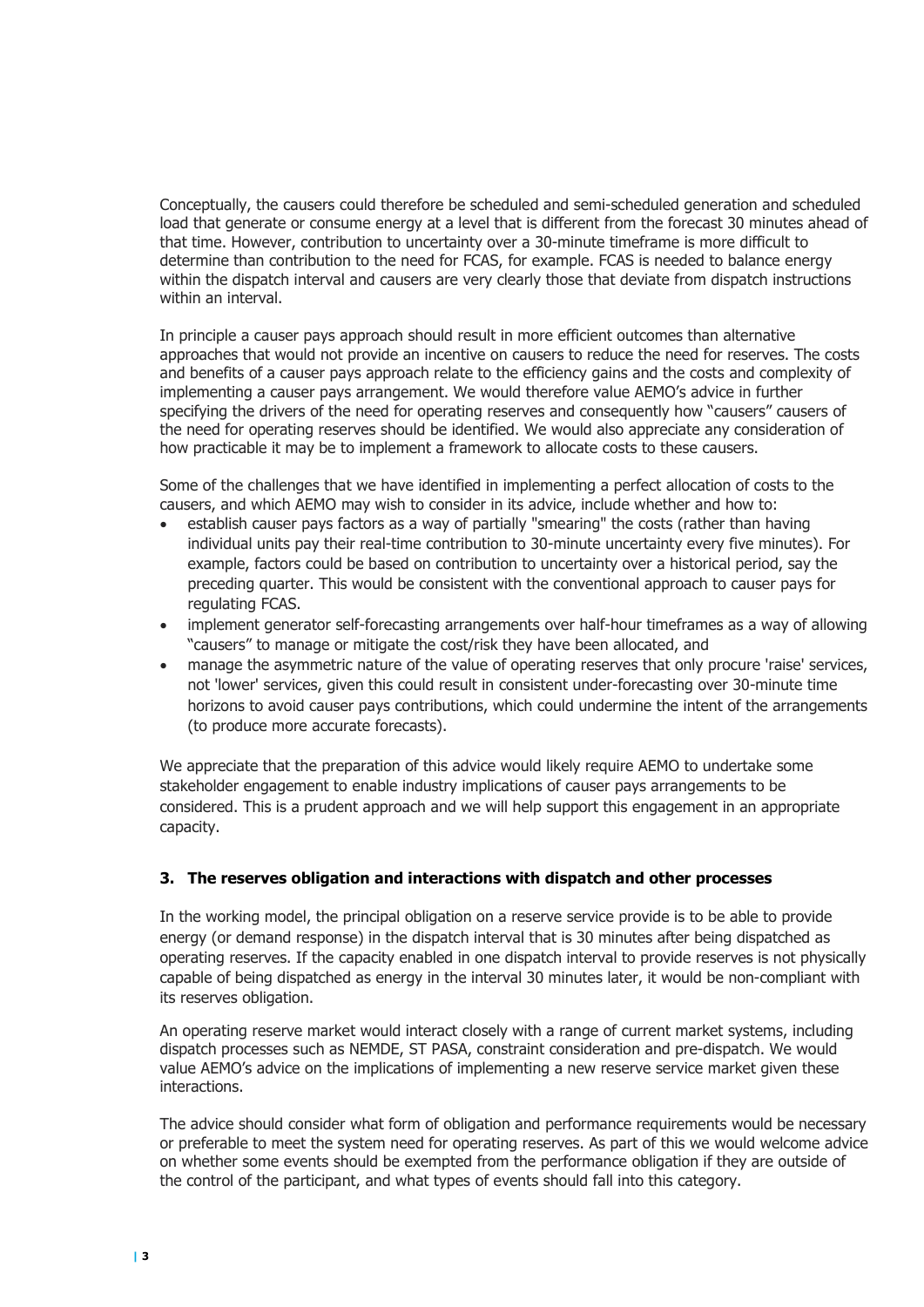Note that we are not requesting advice on the penalties and compliance framework more generally. If a new market were to be implemented the Commission, in consultation with the AER, would need to consider whether the penalty should be a civil penalty or a financial penalty only.

As above, we understand there are close considerations between an operating reserve market and intervention frameworks currently under review through the Short Term PASA rule change request and other dispatch reform processes. We appreciate that there may be uncertainty with the provision of technical advice delivered prior to final implementation of these changes, but would still value AEMO's perspectives in the interim.

## **4. The direct implementation costs of and proposed timing of an operating reserve market**

An important part of the Commission's assessment of whether an operating reserve market is likely to promote the NEO is to consider whether the benefits outweigh the direct and indirect costs.

AEMO has previously provided the Commission with its indicative costs and timeframes for implementation of a new operating reserve market. Based on the advice on the above three design elements, we would also appreciate an updated estimate of the costs AEMO would expect to incur to implement an operating reserve market, the timeframes for AEMO to implement and any other notable impacts for AEMO systems or operations.

#### **Timing and publication of AEMO advice**

The Commission expects to make a draft determination on these two rule change requests by 30 June 2023. This timeframe has been set so that the Commission can consider further information on the issues facing the evolving power system and a range of changing market framework circumstances.

Stakeholders are increasingly asking for more detailed technical information on system security projects prior to draft rules being made so they can provide early and more informed feedback on the implications of a potential change. Accordingly, the Commission intends to publish AEMO's advice to elicit this feedback in advance of making a draft determination. We also appreciate that AEMO may wish to consult with stakeholders in preparing its advice – AEMO should feel free to do this in any manner it considers appropriate, but we would appreciate AEMC staff being involved in any process undertaken.

For these reasons we request that AEMO provide the advice by 30 June 2022.

Introducing a new market mechanism for the explicit procurement of operating reserves would be a significant energy market reform. Given the complexity of the proposed new market design and other reforms currently under consideration, the Commission believes it is important to thoroughly test the benefits and costs of a potential new operating reserve market. AEMO's advice will be an important input to this assessment and will help the Commission consider whether its implementation is in the long-term interests of consumers.

We look forward to working with you on this.

Yours sincerely

Juna Colleger

Anna Collyer Chair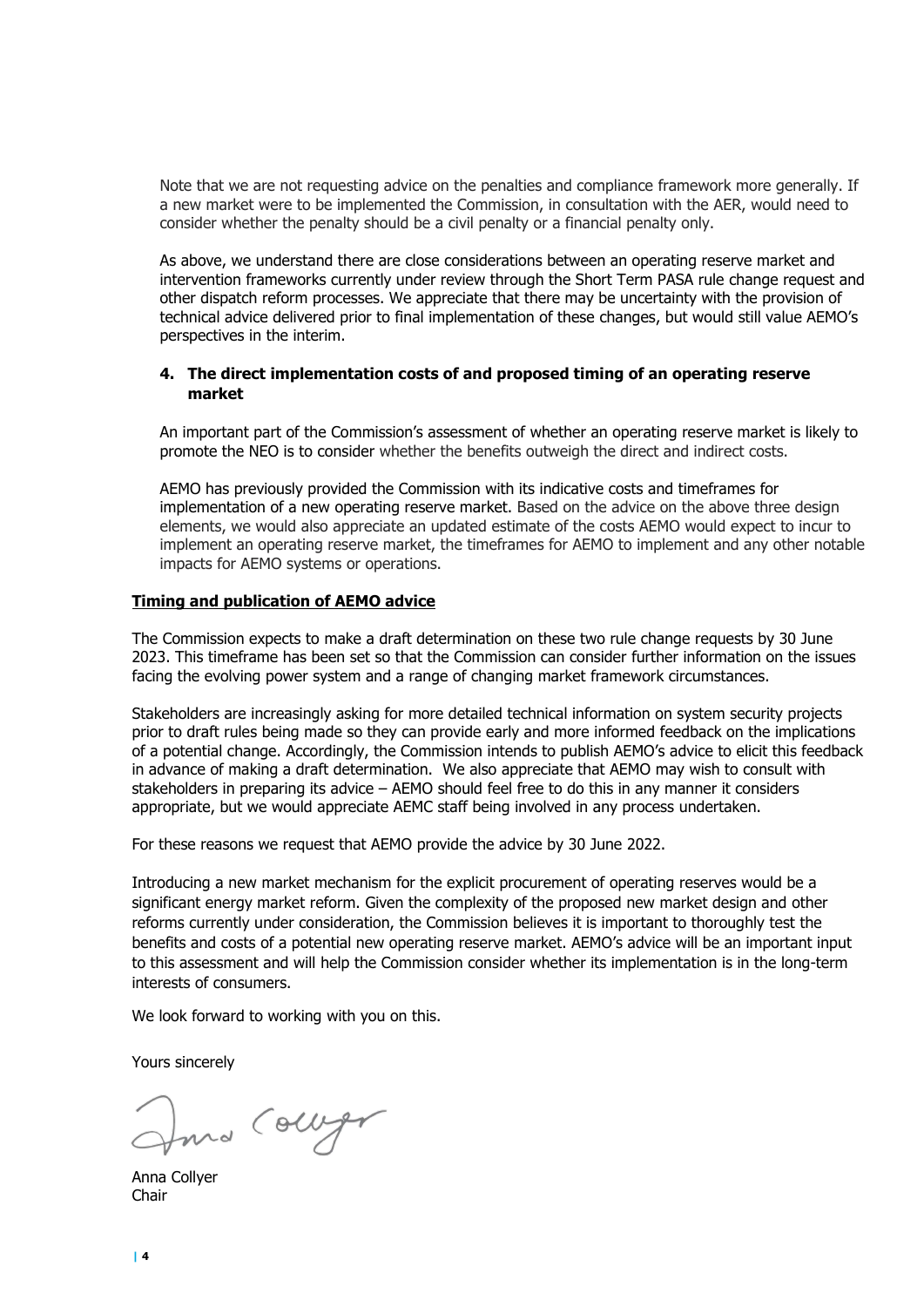# **ATTACHMENT: "working model" for a 30-minute co-optimised operating reserve market**

There are a range of options available to line up capacity to hold in reserve, but in order for AEMO to provide technical advice a "working model" is set out below. This model should be considered indicative only. It has been provided for the purposes of providing a starting point for AEMO's advice. It may be subject to change in the future in response to this technical advice, further considerations and stakeholder feedback.

Under this model the market operator would procures, on a rolling basis in every five-minute dispatch interval, a certain volume in MW of the capability to be dispatched as energy in the dispatch interval 30 minutes ahead.

#### Key features of this model:

The procurement of reserves would be **in-market** and co-optimised with the procurement of energy and FCAS. A market participant can offer capacity into the reserve market that is capable of being dispatched as energy in the dispatch interval 30-minutes ahead. The NEM dispatch engine (NEMDE) would then cooptimise offers for the energy, FCAS and reserve markets. That is, every five minutes NEMDE would dispatch resources to meet the need for each of those services at the lowest total cost of production across all services.

The market would be for a **raise only service** because there is currently no indication that there is value in procuring a reserves lower service. (If this was decided to be implemented it could be designed in such a way that a lower service could be implemented at some future point if that was warranted).

The **procurement price and quantity** of reserves would be set dynamically based on a centrally determined demand curve, called an 'operating reserve demand curve (ORDC)'. The ORDC would be updated every five-minutes and reserves would be procured to the level where offers (volumes and prices) to supply operating reserves intersect the ORDC. The ORDC would reflect the value that consumers place on having capacity in reserve, which is the product of the value of lost load and the probability that load may be lost. AEMO would also procure a "step" in the curve at a higher price that would reflect the level of reserves required to avoid interventions to support reserve levels.

Reserves would be procured every **five minutes**. The level of reserves procured would reflect the reserve requirement (based on a forecast uncertainty measure) for **30-minutes** into the future. Any participant capable of being dispatched for a unit of energy 30-minutes in the future would be an eligible reserve provider. The 30-minute basis for reserve levels reflects the current requirement adopted in contingency planning to return the system to a secure state within 30-minutes. It also broadly reflects the time that sufficient reserve capacity would be able to start-up and/or ramp-up (or down) to provide reserves in response to prices in the energy market.

In the dispatch interval that a participant is enabled for reserves, the participant's bids in the energy market for each dispatch interval over the next 30-minutes must be consistent with providing that level of reserve as energy in 30-minutes' time. In subsequent intervals the reserve provider may change the volumes it is willing to bid to provide energy at different prices, but is not able to lower its maximum available capacity for the interval that corresponds with its reserves commitment (the interval 30 minutes after dispatch as reserves). In order to comply, a unit with a start-up profile longer than five minutes would need to be online and at minimum generation by the necessary time.

If the capacity enabled in one dispatch interval to provide reserves is not physically capable of being dispatched as energy in the interval 30 minutes later, **it would be non-compliant** with its reserves obligation. As a starting point, the penalties could mirror those for non-compliance with FCAS obligations. This includes:

repayment of revenue received in the operating reserve market, and